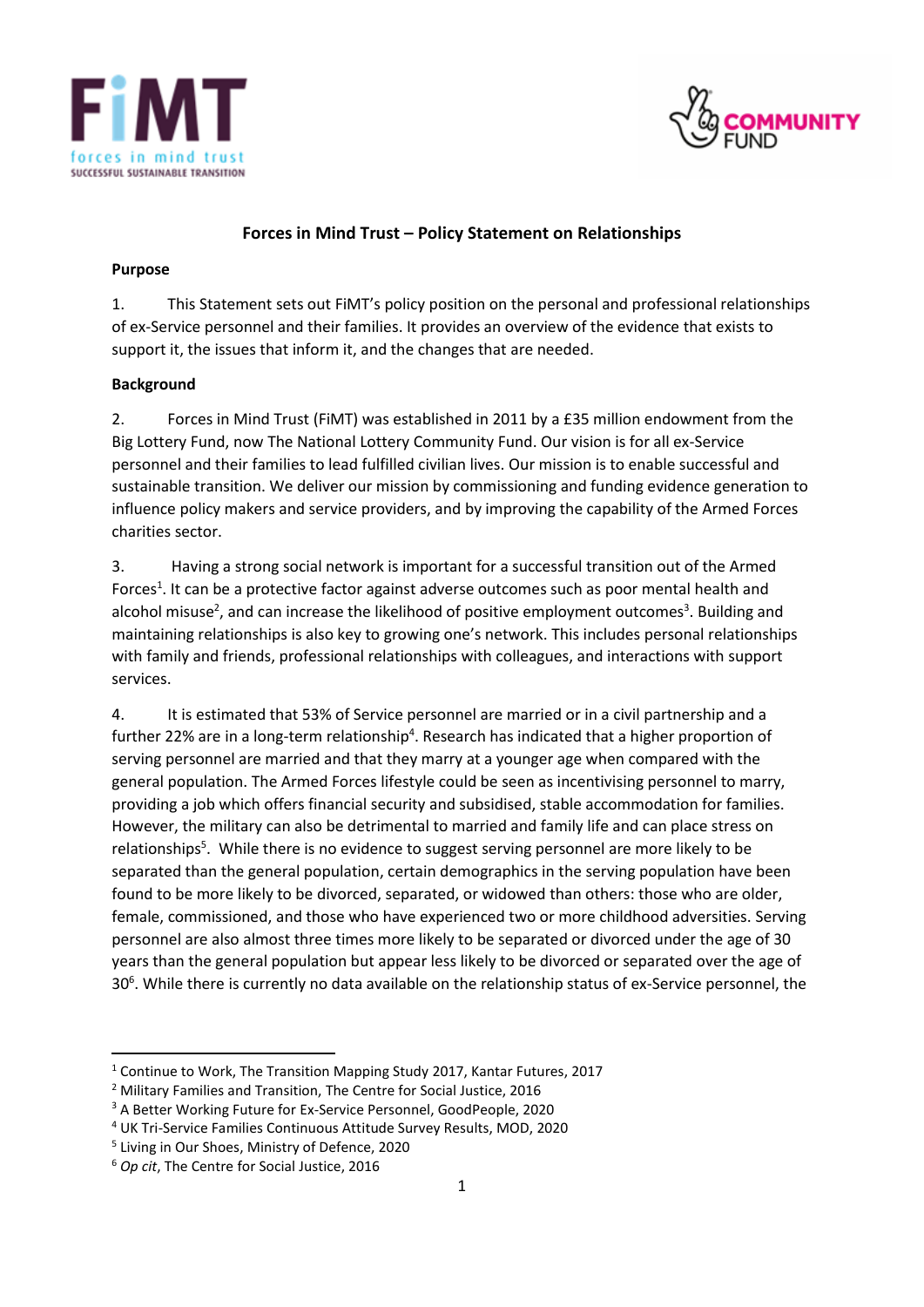



inclusion of an Armed Forces question in the 2021 Census (2022 for Scotland), may provide us with this information for veterans in England, Wales, and Scotland.

5. In adopting a programmatic approach to our work, based on our theory of change, our Relationships Programme brings together a coherent set of projects with the aim of delivering tangible impact. The Relationships Programme is supported and informed by our policy position on the personal and professional relationships of ex-Service personnel and their families.

# **Policy issues**

6. The majority of ex-Service personnel make a successful transition into civilian life. The skills acquired and social bonds developed in the military often lead to positive relationships and an improved social and economic position after leaving the Armed Forces<sup>7</sup>. There are a minority however who struggle, and some can experience periods of loneliness or isolation after leaving. There are also certain aspects of Service life that can make it challenging for personnel and their families to build and maintain relationships during and after service.

7. Poor relationships, or lack of a social network, have negative consequences. Ex-Service personnel who are divorced or separated have been found to be significantly more likely to report mental illness, relationship difficulties, social isolation, and physical health problems than those who are not<sup>8</sup>. Relationship breakdown can also result in practical difficulties and is reported to be the most common cause of homelessness<sup>9</sup>. Poor relationships with, or a lack of trust in, support services and professionals, can also impact levels of help-seeking. Ensuring that ex-Service personnel and their families establish and maintain positive personal and professional relationships is crucial to supporting better outcomes and reducing the financial cost of poor transition for society.

### **Policy position**

8. We believe that no ex-Service person should be disadvantaged as a result of their service, and that special consideration is appropriate in some cases, especially for those who have given the most, such as those who have been injured or bereaved. Our vision is for all ex-Service personnel and their families to enjoy positive inter-personal relationships in family, professional and social environments. Our goal is for all ex-Service personnel and their families to be able to access timely and effective support for their personal and professional relationships when needed.

9. In 2018 the Ministry of Defence published *The Strategy for Our Veterans* report*<sup>10</sup>* which set out its key outcomes for veterans. One of these was for "all veterans to be able to build healthy relationships and integrate into their communities" by 2028. We welcome this goal and will continue to work with the Office for Veterans' Affairs and others to achieve it. Reaching this goal will not be easy, however. It will require work to limit any disruption to families caused by the Armed Forces

<sup>&</sup>lt;sup>7</sup> SToMP: Ex-Armed Service Personnel, Healthy Relationships and Domestic Abuse: A Qualitative Study, Glyndwr University, 2017

<sup>8</sup> *Op cit* Centre for Social Justice, 2016

<sup>9</sup> Positive Futures Getting Transition Right in Scotland, Scottish Veterans Commissioner, 2021

<sup>10</sup> [www.gov.uk/government/publications/strategy-for-our-veterans](http://www.gov.uk/government/publications/strategy-for-our-veterans)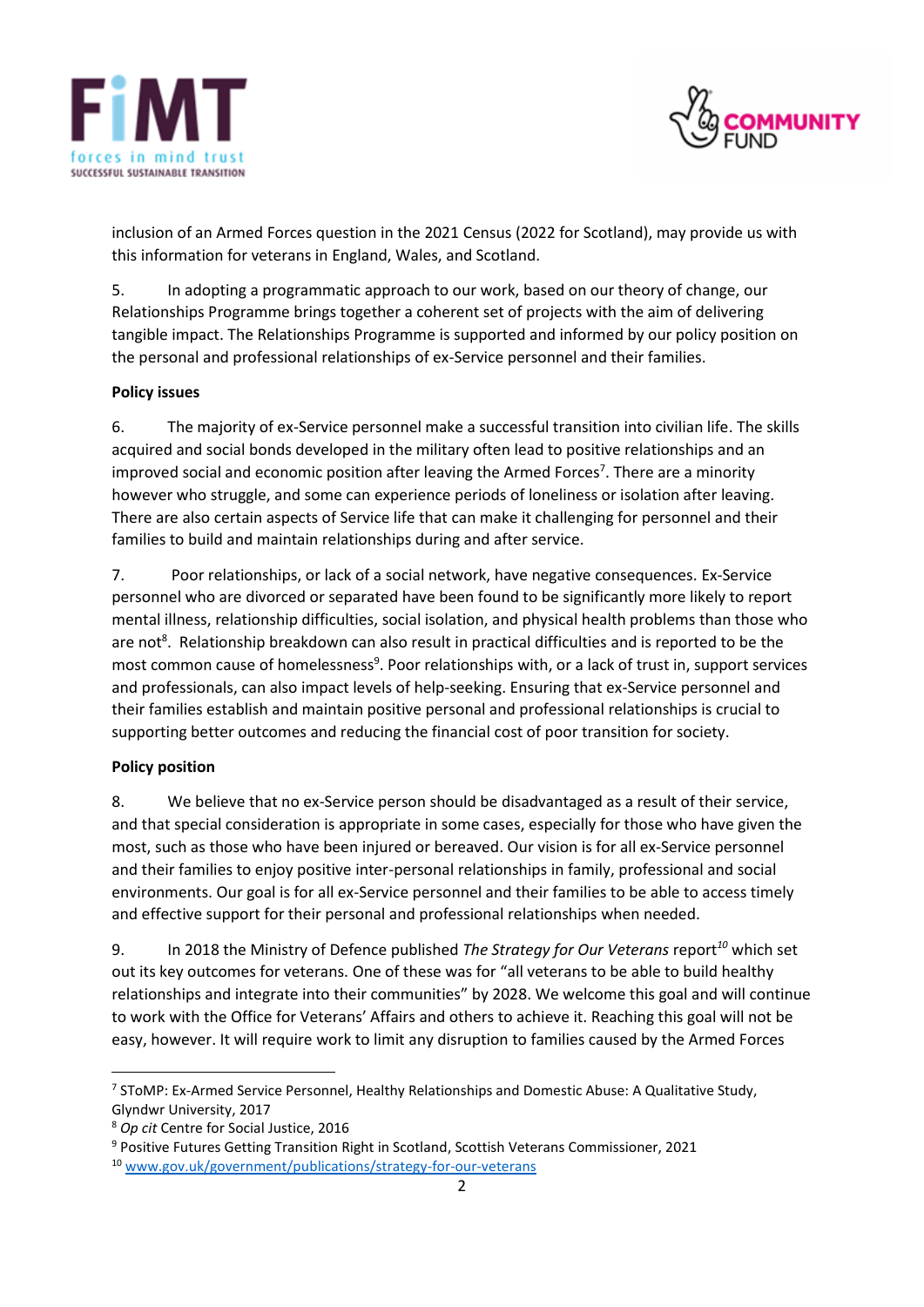



lifestyle, it will require more support for the serving and ex-Service community, and it will require better collaboration and integration of the services that support them.

## **Overview of evidence and issues**

10. Under our Relationships Programme, we have funded and published research to better understand the relationship challenges experienced by ex-Service personnel and their families and we support an ongoing programme of research in this area.

11. **Relationships in the Armed Forces Community.** Being able to build and maintain positive relationships with others is linked to several factors. Some of these are unique to the Armed Forces while others are experienced by the general population. They include:

- **Pre-service factors.** Research has identified an association between childhood adversity and adult relationship difficulties. Childhood trauma or adversity has been linked to problems with intimacy, trust, sexual relationships as well as increased physical violence, emotional problems and aggression<sup>11</sup>. Experiences of childhood adversity are a common pre-service vulnerability for the UK Armed Forces, particularly in the Army<sup>12</sup>, the Service most likely to recruit from areas of lower socioeconomic status.
- **In-service factors.** The Armed Forces lifestyle can place additional pressures on families which can impact relationships. Both the military and the family could be described as 'greedy institutions' with the military placing additional demands on its employees including high levels of commitment, time and energy which can clash with similar family demands<sup>13</sup>. Frequent relocations and long periods of deployment can also place a strain on relationships and can limit employment options for non-serving partners, resulting in financial strain or dependence on the serving partner. The non-serving partner can often be left alone to manage childcare and other domestic duties and serving personnel can miss out on important family events<sup>14</sup>. Combat experience has also been found to exacerbate stress and antisocial behaviour, which can cause problems between partners and have a negative impact on children<sup>15</sup>. By its nature, service life can also be insular, isolating serving personnel and their families from some of the dynamics of civilian life.
- **Service Family Accommodation.** As noted above, living in Service accommodation, and in particular accommodation on military bases, can result in strong networks between military personnel and families but can limit integration with local civilian communities making it harder to integrate on transition. The new Family Accommodation Model<sup>16</sup>, which is

<sup>11</sup> Relationship Difficulties Among U.K. Military Personnel: Impact of Sociodemographic, Military, and Deployment-Related Factors, Mary Keeling, 2015

<sup>12</sup> *Ibid*

<sup>13</sup> *Op cit* Centre for Social Justice 2016

<sup>&</sup>lt;sup>14</sup> Families Support to Transition: A Systematic Review of the Evidence, RAND Europe, 2016

<sup>15</sup> *Op cit* Centre for Social Justice 2016

<sup>16</sup> [https://www.gov.uk/government/publications/future-accommodation-model-what-you-need-to](https://www.gov.uk/government/publications/future-accommodation-model-what-you-need-to-know/what-you-need-to-know-about-fam)[know/what-you-need-to-know-about-fam](https://www.gov.uk/government/publications/future-accommodation-model-what-you-need-to-know/what-you-need-to-know-about-fam)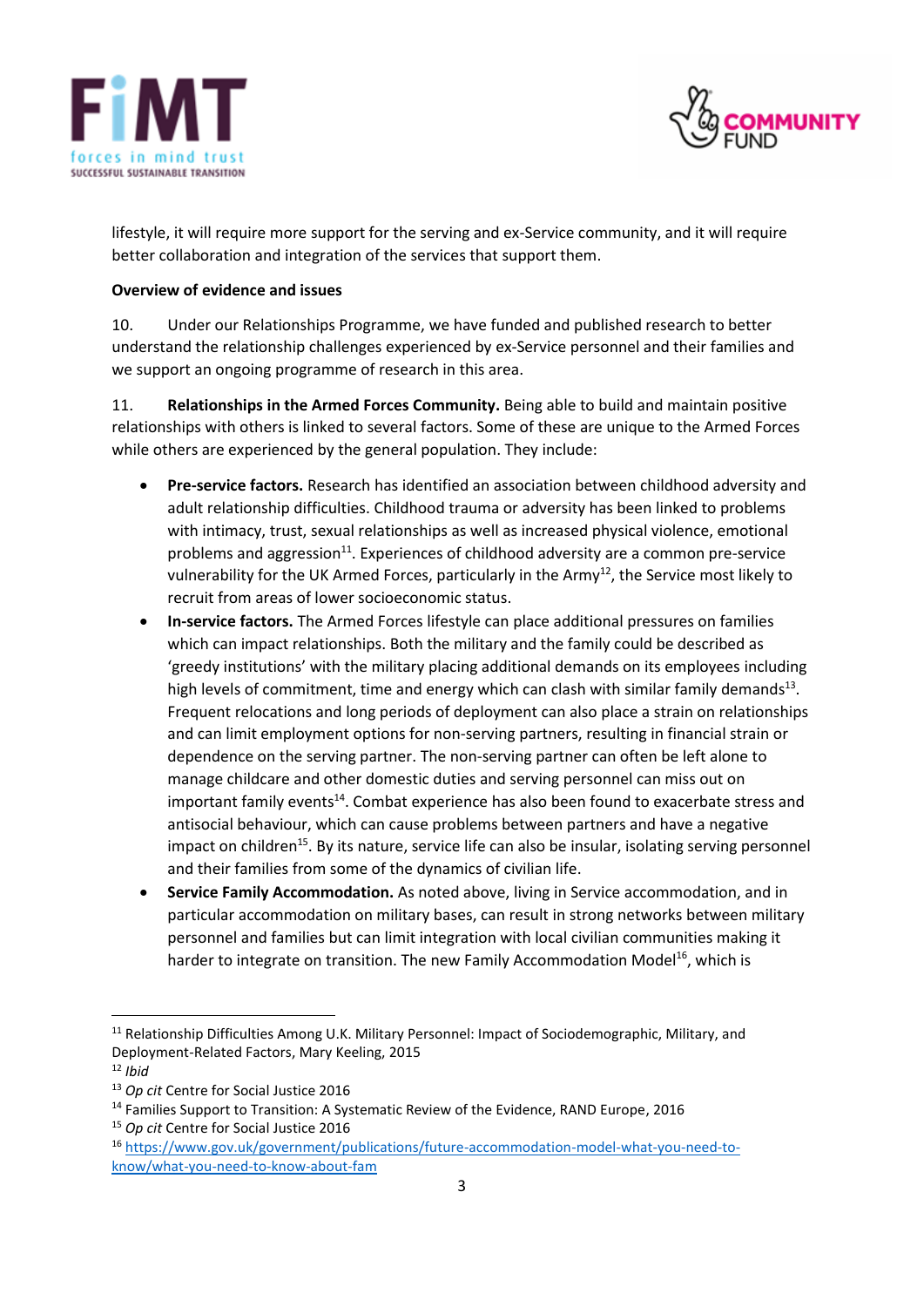



currently being piloted, will provide more flexible accommodation options for serving families and may aid community integration.

- **Domestic abuse.** Perpetration of domestic violence and abuse is higher in the military than the civilian population<sup>17</sup>. It has been suggested that aspects of the Armed Forces lifestyle and culture such as frequent relocations, separations, combat experience, alcohol consumption, hypermasculinity, hierarchy and patriarchy can create a culture of subordination in the family home and financial reliance on the serving person, increasing the risk of domestic abuse<sup>18</sup>. Victim/survivors of domestic abuse have expressed frustration when reporting incidences of abuse, or are unwilling to report it, to welfare services or others in the military suggesting they will take the side of the serving personnel, their employee, over the non-serving partner<sup>19</sup>. The transition process can also be a trigger for domestic abuse with families coping with a loss of purpose, being in closer proximity and having to negotiate new social situations and relationships<sup>20</sup>.
- **Transition.** The transition process can be a culture shock for Service leavers and can lead to adjustment difficulties for personnel who are moving from a tight knit social environment with a strong sense of purpose and camaraderie to a new civilian home where they may not know anyone. A survey by The Royal British Legion found that half of Service leaver respondents stated that leaving the Armed Forces caused them to feel lonely and/or socially isolated<sup>21</sup>. Transition can be particularly difficult for those who are unexpectedly discharged and who have little time to prepare, and military relationships may end abruptly. When personnel leave the Armed Forces, they are not just leaving a job, they are leaving behind financial stability, subsidised housing, health care and education. It is also not just the Service person who leaves, the whole family gives up a unique way of life and transition can be stressful for families. Family dynamics can be impacted during transition with changes to family roles and a loss of identity $22$ .
- **Northern Ireland.** The security concerns faced by veterans in Northern Ireland can result in a lack of trust in others and an unwillingness to disclose their veteran status<sup>23</sup>. For many veterans in Northern Ireland their operational theatre was and remains the communities in which they live. This can result in some living in constant fear and threat.
- **Veterans' mental health.** Social networks can act as a protective factor to mental ill health and reduce the likelihood of suicidal ideation<sup>24</sup>. Conversely, a lack of positive social networks

<sup>&</sup>lt;sup>17</sup> Prevalence of intimate partner violence perpetration among military populations: A systematic review and meta-analysis, Kwan et al, 2020

<sup>&</sup>lt;sup>18</sup> Intimate partner violence in military couples: A review of the literature, Alysha Jones, 2012

<sup>&</sup>lt;sup>19</sup> Domestic Violence and Abuse in Military Families: Improving Signposting to Specialist Support, University of Bristol, 2019

<sup>20</sup> *Op cit* Glyndwr University, 2017

<sup>21</sup> *Op cit* The Royal British Legion, 2018

<sup>&</sup>lt;sup>22</sup> The mental health needs of serving and ex-Service personnel: A systematic review, NatCen, 2020

<sup>&</sup>lt;sup>23</sup> The Health and Wellbeing of Armed Forces Veterans in Northern Ireland, Queen's University Belfast, 2021

<sup>&</sup>lt;sup>24</sup> The Veterans' Advocacy People: Final Evaluation Report and Social Return on Investment Analysis, Serio,

<sup>2021</sup>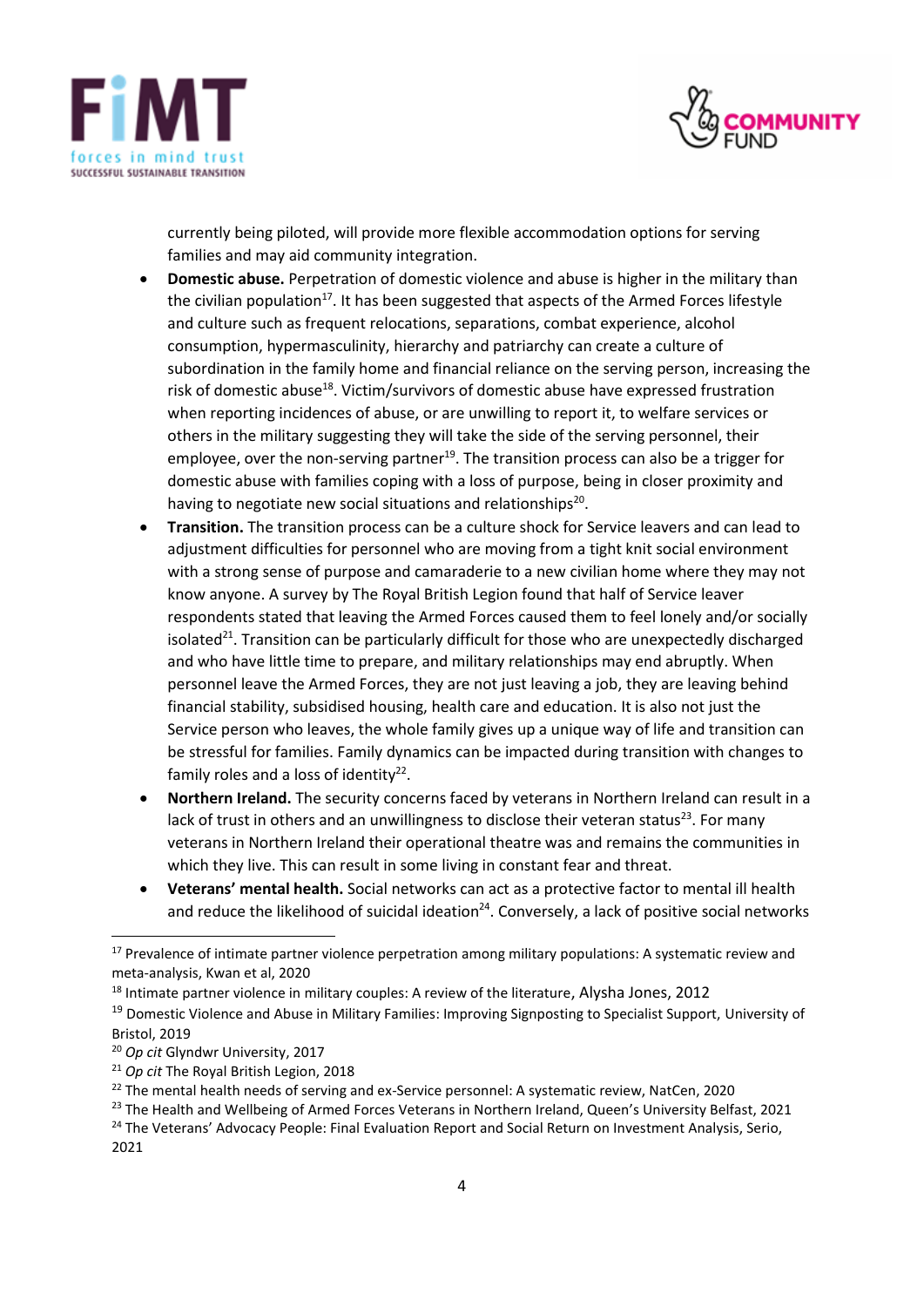



can increase the likelihood of poor mental health outcomes and lead to relationship difficulties. While only a small minority of veterans experience mental health challenges, veterans suffering from mental ill health are at a higher risk of suffering from a range of other problems including social exclusion and personal relationship problems. They can display hostility, domestic violence and physical aggression which can lead to decreased family functioning<sup>25</sup>. Post-Traumatic Stress Disorder (PTSD) has been linked with relationship difficulties where symptoms interfere with sleep and may result in couples sleeping in separate beds and a loss of intimacy. Veterans with PTSD may also believe that their partners are unable to understand their military experiences which can lead to them distancing themselves. Moral injury<sup>26</sup> has also been linked to relationship difficulties and can lead to veterans feeling unworthy of love, difficulty trusting others, and can lead to detachment and isolation. Moral injury can also cause difficulties in professional settings, with some finding it hard to cope with authority figures. Individuals may also find it difficult to trust colleagues or health care professionals when seeking treatment<sup>27</sup>.

- **Caring for veterans.** Families play a key role in the prevention, identification, and treatment of veterans' mental health problems<sup>28</sup> but they can also experience significant emotional strain if they take on the role of the carer and prioritise the veteran's needs over their own. There is currently a lack of support for families of veterans with mental health conditions and studies have shown that families are unlikely to seek or be offered help for themselves. Families have reported feeling lonely and isolated and feeling like there is no way out for either them or the veteran<sup>29</sup>.
- **Bereavement.** The death of an individual can be emotionally and practically devastating for families and friends. Widowhood has been linked to the loss of relationships, financial hardship and a lack of access to social support<sup>30</sup>. For those who experience widowhood in the Armed Forces, it can also result in the loss of a large military community. Having a strong social network however can help individuals cope with losing a loved one and to access social support<sup>31</sup>. Support for individuals who have been bereaved by suicide is also important. While overall rates for suicide are lower in the Armed Forces than the general population, veterans under the age of 24 have been found to be at an increased risk of suicide<sup>32</sup>. Research from the US<sup>33</sup> has also shown that veterans who have had exposure to

<sup>29</sup> Fighting Their Own Battle: Families of Veterans with Substance Use Problems, University of York, 2020

<sup>&</sup>lt;sup>25</sup> Chronic Posttraumatic Stress Disorder and Family Functioning of Vietnam Veterans and Their Partners, Evan et al, 2003

<sup>&</sup>lt;sup>26</sup> Moral injury can be defined as the psychological distress that results from actions, or the lack of them, which violate one's moral or ethical code.

 $27$  Experiences of moral injury in UK military veterans, King's College London, 2020

<sup>&</sup>lt;sup>28</sup> Call to Mind Wales, Community Innovations Enterprise, 2016

<sup>&</sup>lt;sup>30</sup> Managing widowhood in later life: the challenges encountered, Collins, 2014

<sup>&</sup>lt;sup>31</sup> Conducting longitudinal research with older widows: exploring personal communities through multiple methods, Collins, 2016

<sup>&</sup>lt;sup>32</sup> The mental health of the Armed Forces, King's Centre for Military Health Research, 2021

<sup>&</sup>lt;sup>33</sup> An Examination of Suicide Exposure and Fearlessness about Death on Suicide Risk among Active Duty Service Members, Veterans, and Civilians, Soberay et al, 2021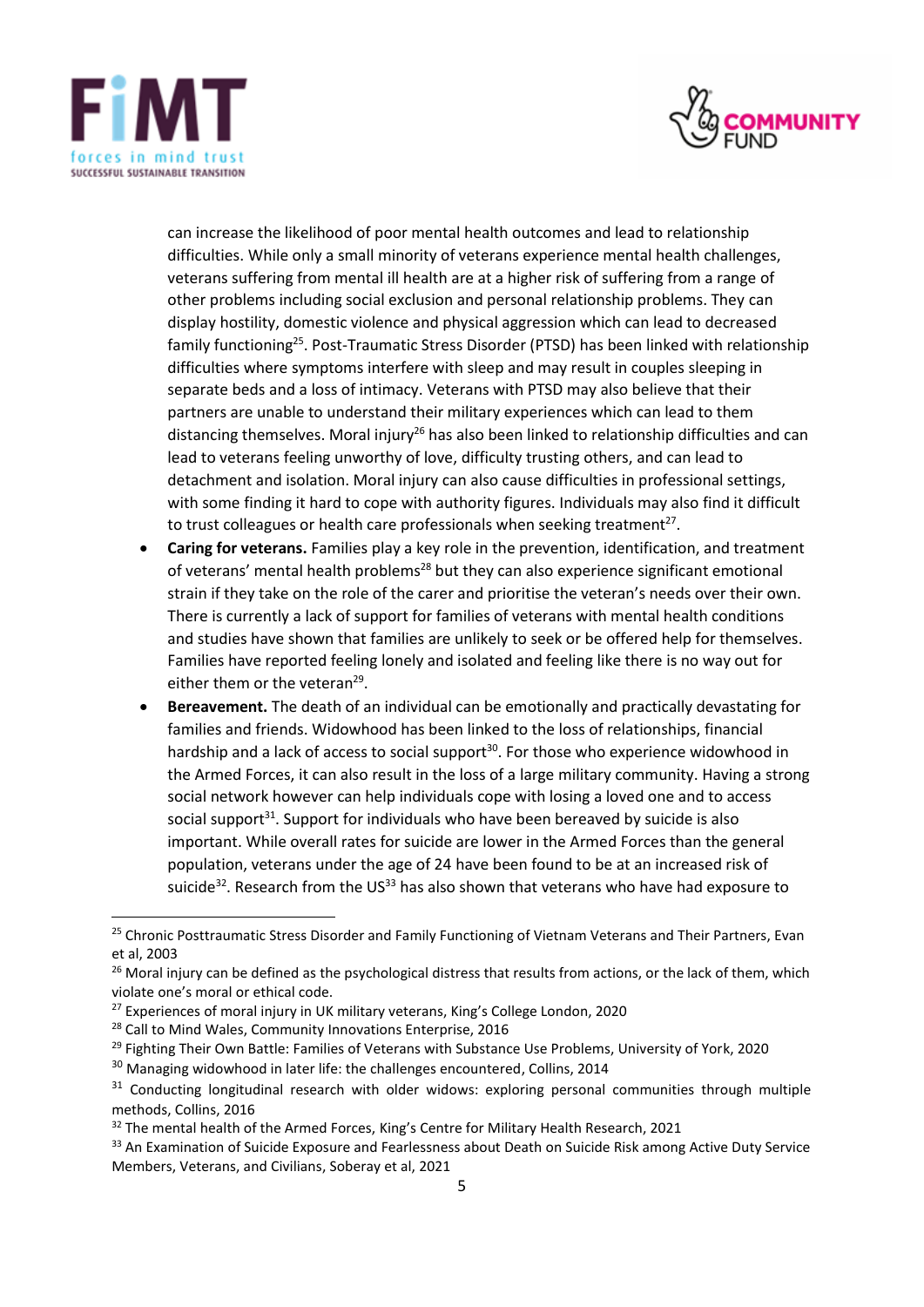



suicide were more likely to attempt suicide than those who had not, a finding also made in UK research on the general population $34$ .

• **Workplace culture.** Military and civilian workplace cultures can differ, and it can take time for Service leavers to adjust to a new way of working. Learning new approaches, how to speak to colleagues, and how to deal with difficult team members can be challenging. Some Service leavers have described feeling frustrated by attitudes of others in the civilian workplace, particularly if the organisation appears to be less efficient than the military<sup>35</sup>.

**Impact of relationships.** While strong social networks and positive relationships can lead to better outcomes for the Armed Forces Community, poor social relationships, or a lack of a social network, can impact future opportunities and outcomes:

- **Housing.** The breakdown of a relationship can be challenging for everyone. However, when couples separate during service, it can have significant repercussions for the family. If a family is living in Service Family Accommodation at the time of the separation, the serving partner will need to move to Single Living Accommodation and the non-serving partner and any children will be required to leave Service accommodation altogether and usually within 90 days. This can result in significant changes for both parents and children, having to move home, integrate into a new civilian community and potentially find a new school all at once and in a relatively short time frame. Moving from Service Family Accommodation can also result in the loss of a large support network for partners and children, triggering feelings of loneliness and social isolation<sup>36</sup>.
- **Employment.** The majority of Service personnel will continue to work after leaving the Armed Forces and for them, finding work will be integral to a successful transition and to maintaining healthy relationships<sup>37</sup>. Having a strong social network can be beneficial when looking for work. Ex-Service personnel with well-developed social networks have been found to be significantly more likely to be in work sooner and in a job that meets their aspirations than those without. Social networks are also crucial in helping Service leavers understand the labour market<sup>38</sup>. Some personnel, such as those who have been in the military for a long time, may have fewer networks to draw on in the civilian world compared to other cohorts<sup>39</sup>. Officers on the other hand, who also tend to be in the military for shorter periods, are more willing to draw on their wider networks than other ranks<sup>40</sup>.
- **Accessing support.** The military culture tends to encourage self-help rather than helpseeking. This can result in some veterans finding it difficult to approach health and welfare

<sup>&</sup>lt;sup>34</sup> Bereavement by suicide as a risk factor for suicide attempt: a cross-sectional national UK-wide study of 3432 young bereaved adults, Pitman et al, 2016

<sup>35</sup> *Op cit* Kantar Futures, 2017

<sup>&</sup>lt;sup>36</sup> Lifting the Lid, Families Federations, 2018

<sup>37</sup> *Op cit* Glyndwr University, 2017

<sup>38</sup> *Op cit* GoodPeople 2020

<sup>&</sup>lt;sup>39</sup> Understanding Service Leavers Aged 50+, Centre for Research into the Older Workforce, 2020

<sup>40</sup> Self-employment and the Armed Forces Community, Warwick Institute for Employment Research, 2018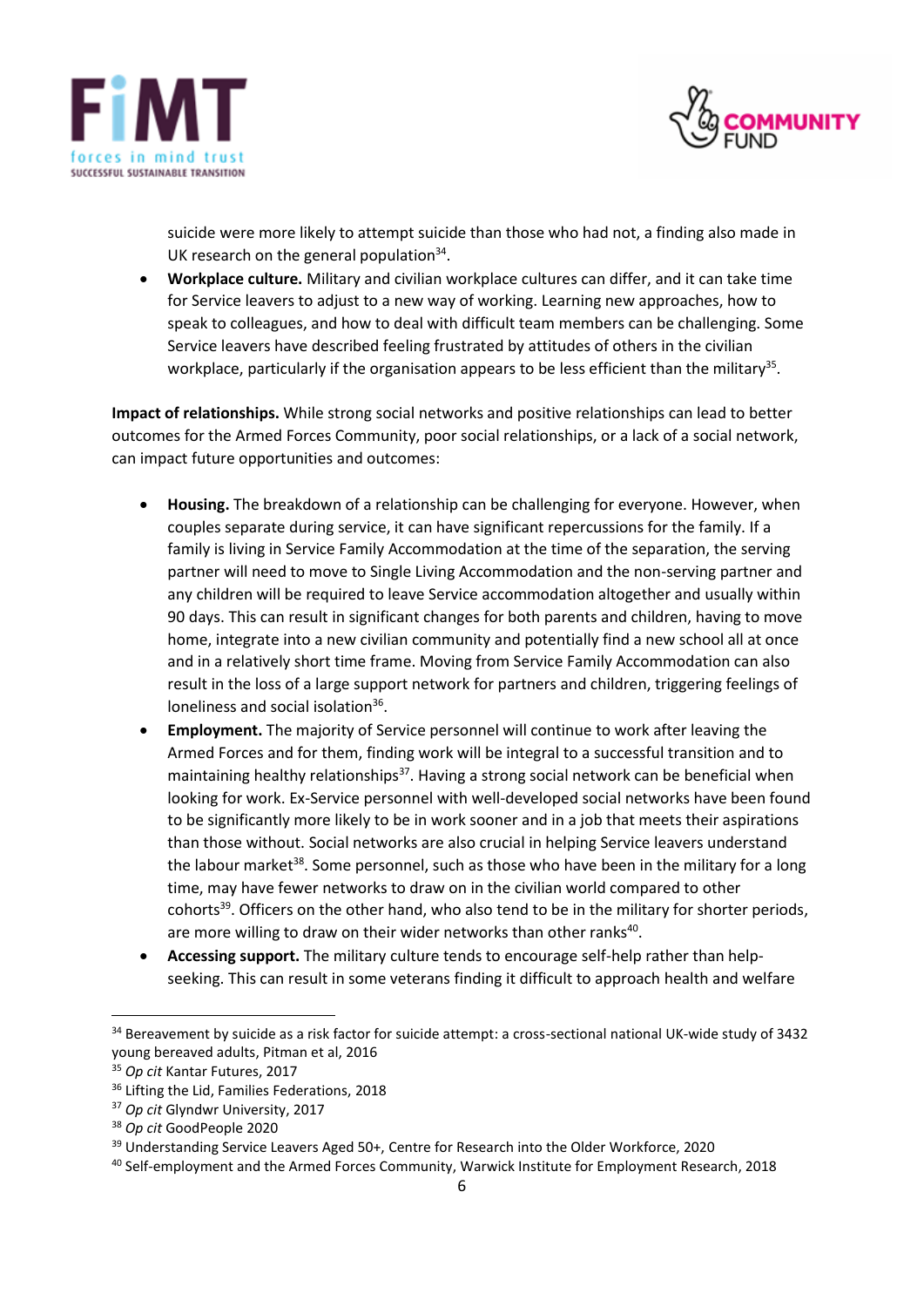



providers and only seek help once they are in crisis<sup>41</sup>. Veterans with mental health conditions may also fail to identify their problem as being a mental health issue and do not seek treatment. For those who do seek help, positive beliefs about the efficacy of that treatment can have a substantial impact on the veteran's maintenance of that support and they can be put off seeking mental health support if they have had a negative initial experience with care<sup>42</sup>.

### **Addressing the issues – where are we now?**

12. The Armed Forces Community can access a range of statutory and charitable support to help maintain relationships and support is available in the event of a relationship breakdown. Policies have also been put in place which try to limit the impact of Service life on family relationships.

- **The Armed Forces Covenant.** The Armed Forces Covenant is a commitment by the UK Government to ensuring that the Armed Forces Community should face no disadvantage compared to other citizens in the provision of public and commercial services and that special consideration is appropriate in some cases for those who have given the most such as the injured or bereaved<sup>43</sup>. The Covenant explicitly states that the nation has a moral obligation to members of the Armed Forces and their families.
- **The Family Test.** In 2014, the Government introduced a Family Test which provides guidance to officials, asking them to consider how policy making will impact upon family stability. In the last few years, the Ministry of Defence (MOD) have taken a more proactive approach in applying the Family Test and have created a bespoke programme to ensure that Armed Forces families are considered throughout the policy making process<sup>44</sup>.
- **UK Armed Forces Families Strategy.** In 2016 the MOD published its first Families' Strategy which sets out its approach to Service families and provides guidance for MOD policy officials. The Strategy recognises the importance of families in supporting serving personnel and the additional burdens placed on families as a result of being part of the military community. The vision of the Strategy is for "resilient, empowered, thriving Service families, who are treated fairly, have increased choice, and who are valued by the Nation<sup>45</sup>." The MOD is currently in the process of refreshing the Families Strategy for 2021. The MOD has also implemented new initiatives to try to make the Armed Forces more inclusive as well as recognising modern family structures. This has included the introduction of flexible working and piloting a wraparound childcare scheme to help families during deployment.
- **Employment support.** There are several providers which help Service leavers to increase their professional networks. The MOD's Careers Transition Partnership<sup>46</sup> provides guidance to Service leavers on who they can approach to widen their network and the type of

<sup>41</sup> Current and Future Needs of Veterans in Northern Ireland, Ulster University, 2017

<sup>&</sup>lt;sup>42</sup> Stigma and barriers to care in service leavers with mental health problems, King's College London, 2017

<sup>43</sup> [www.armedforcescovenant.gov.uk](http://www.armedforcescovenant.gov.uk/)

<sup>44</sup> A Review of the Family Test, The Centre for Social Justice

<sup>45 20160108-</sup>UK Armed Forces Families Strategy 2016.pdf (publishing.service.gov.uk)

<sup>46</sup> https://www.ctp.org.uk/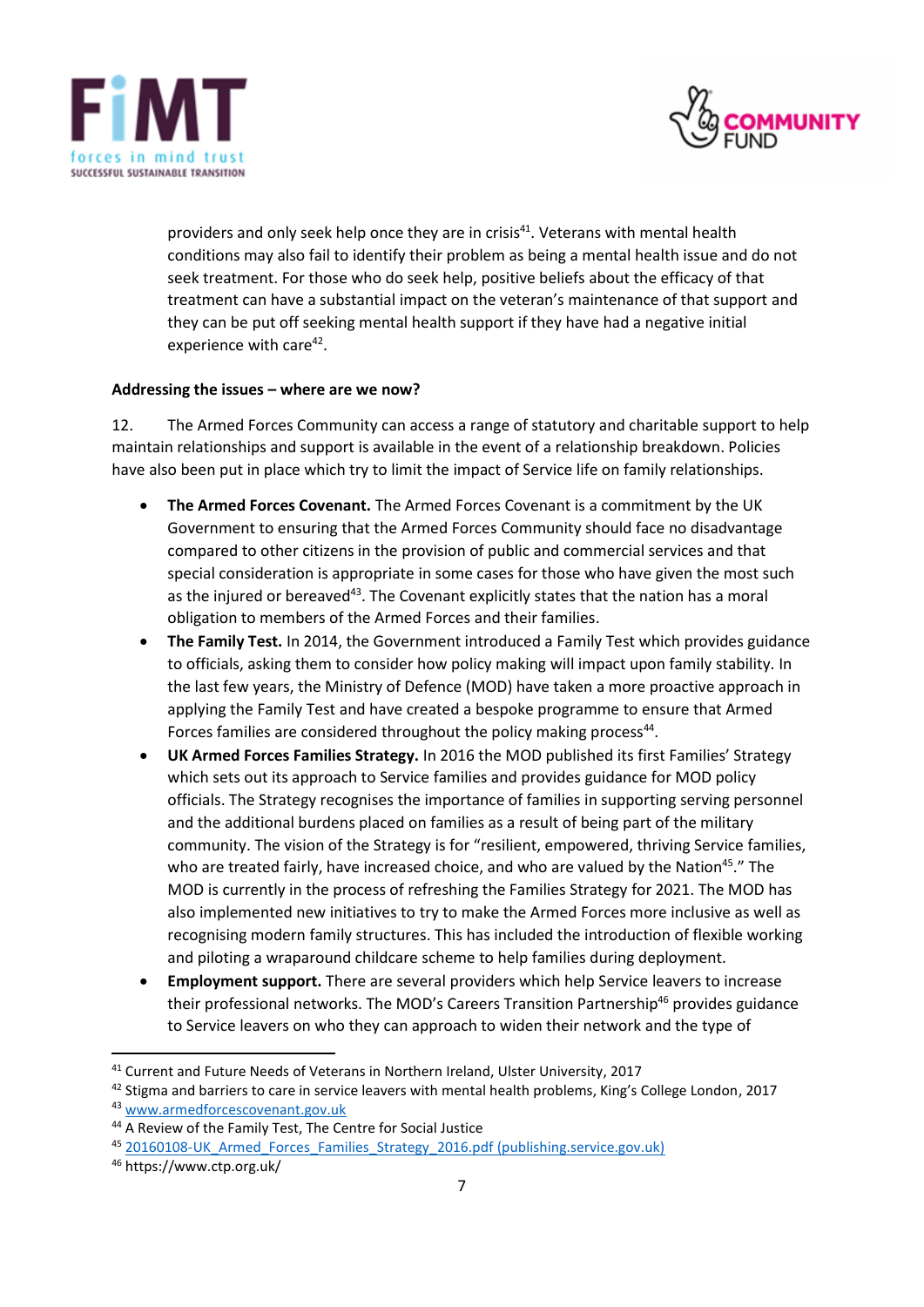



questions they should ask. There are also pre-existing networks available which have been set up by the business community and charitable sector. Some larger employers have internal military networks and provide ex-Service personnel with a buddy or mentor to help them integrate into the civilian workplace.

- **Military networks.** Clubs and membership organisations have been set up to support veterans to retain contact with the Armed Forces Community. These include social membership clubs as well as more informal networks such as breakfast clubs for veterans and social media groups.
- **Charitable support.** Both the military and civilian charity sectors offer support to the Armed Forces Community. The support ranges from information and advice on relationship breakdown to bereavement support and advocacy services. The Armed Forces Community can use the Veterans Gateway<sup>47</sup> to navigate the support available to them.

### **Addressing the issues – What needs to happen?**

13. While progress has been made to acknowledge the contribution and sacrifices of Armed Forces families, more needs to be done to ensure that that Armed Forces lifestyle does not disadvantage families and, if it does, that effective and timely support is available.

This requires:

- **Integrated family support.** It is important that health and social services cater for the practical, social and emotional needs of families. While support is available via the NHS, MOD and charities for veterans with mental health conditions, families have been left behind and opportunities are being missed to support them. Where appropriate, professionals working with veterans should encourage families to engage in the veteran's mental health treatment. Services supporting veterans should also signpost families to appropriate support. This will require more training for staff on how Armed Forces families can be affected by a veteran's mental illness and on which services might be appropriate for them. Given the current lack of support available for Armed Forces families, it will also require the commissioning of new services and health commissioners should look to previous studies in this area when developing new services. Forces in Mind Trust recently funded a pilot study using restorative approaches to build and maintain relationships in Armed Forces families when a veteran is seeking mental health treatment. The evaluation showed promising results and it is recommended that the programme is rolled out and similar programmes trialed across veteran health services.
- **Increased involvement of the family in transition.** While the MOD's Defence Holistic Transition Policy and the Families Strategy acknowledge the importance of involving families in the transition process, action is needed to ensure direct involvement of families rather than communicating information via the serving personnel. To improve family engagement with transition, the MOD should ultilise behavioural insights to ensure guidance and support

<sup>47</sup> https://www.veteransgateway.org.uk/community-family-advice-for-veterans/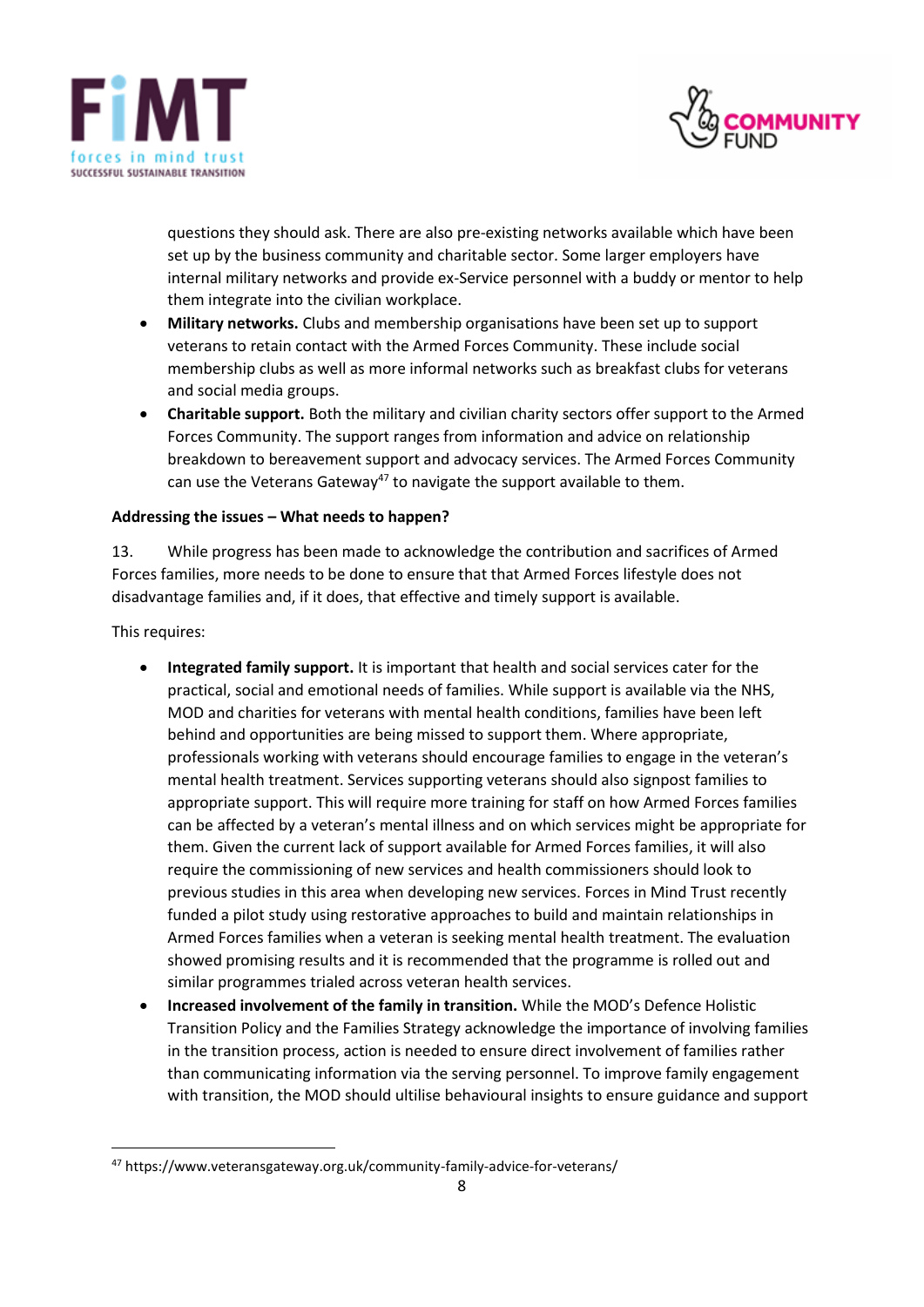



is easy, attractive, social and timely<sup>48</sup> and that it is provided to families directly. An interactive transition 'app' for families should be considered for this purpose and would allow families to break transition topics down into actionable steps and identify priority issues.

- **Interventions that encourage Service leavers and families to build and exploit networks.** As previously mentioned, networks are important in helping Service leavers to secure successful civilian employment. Strong social networks, both military and civilian, are also key sources of information and support for Service leavers and their families and can provide them with insider knowledge on what to expect and how to cope in the civilian world. Through existing transition support, the MOD should do more to encourage Service leavers and their families to tap into existing social networks and, for those with weaker networks, generate new ones<sup>49</sup>.
- **Earlier community integration.** To help ease transition into civilian life it is recommended that serving personnel and partners undertake activities with local civilian communities while still in service. The MOD should consider including a 'community commitment' option for personnel<sup>50</sup> just as some civilian employers offer additional leave to employees for volunteering activities. This could also help the Office for Veterans Affairs to achieve its goal of accurate perceptions of the Armed Forces Community by improving and broadening the general public's understanding of the Community, their contribution and skills.
- **Community integration in Northern Ireland.** Given the unique situation in Northern Ireland it is recommended specific initiatives be implemented to build relationships and trust between veterans and the local community. This could include local authorities working with charities to promote public engagement activities for veterans.
- **Veteran-specific advocacy.** Previous research has highlighted the success of veteran-specific advocacy services $51$  in building relationships and obtaining positive outcomes for Service leavers across housing, finance, health and employment. It is recommended that such an advocacy service be funded and rolled out on a larger scale to ensure all UK veterans can benefit from the support when needed.
- **Research on relationship breakdown in the ex-Service community.** To fill the current gap in knowledge of the prevalence of relationship breakdown in the ex-Service community, we would recommend a comparative research study be conducted. This could be a standalone project or part of a larger longitudinal wellbeing study.

### **Measuring success**

14. Changing policy and practice through evidence generation and influencing activity inevitably takes time, and requires changes in awareness, attitudes and understanding. The measures of success are therefore complex and comprise of a mix of 'hard' and 'soft' indicators. Positive

<sup>49</sup> *Ibid*

<sup>48</sup> Applying behavioural insights to successful transition, Behavioural Insights Team, 2019

<sup>50</sup> Lifting Our Sights, Future Agenda, 2021

<sup>51</sup> *Op cit,* The Veterans' Advocacy People2021